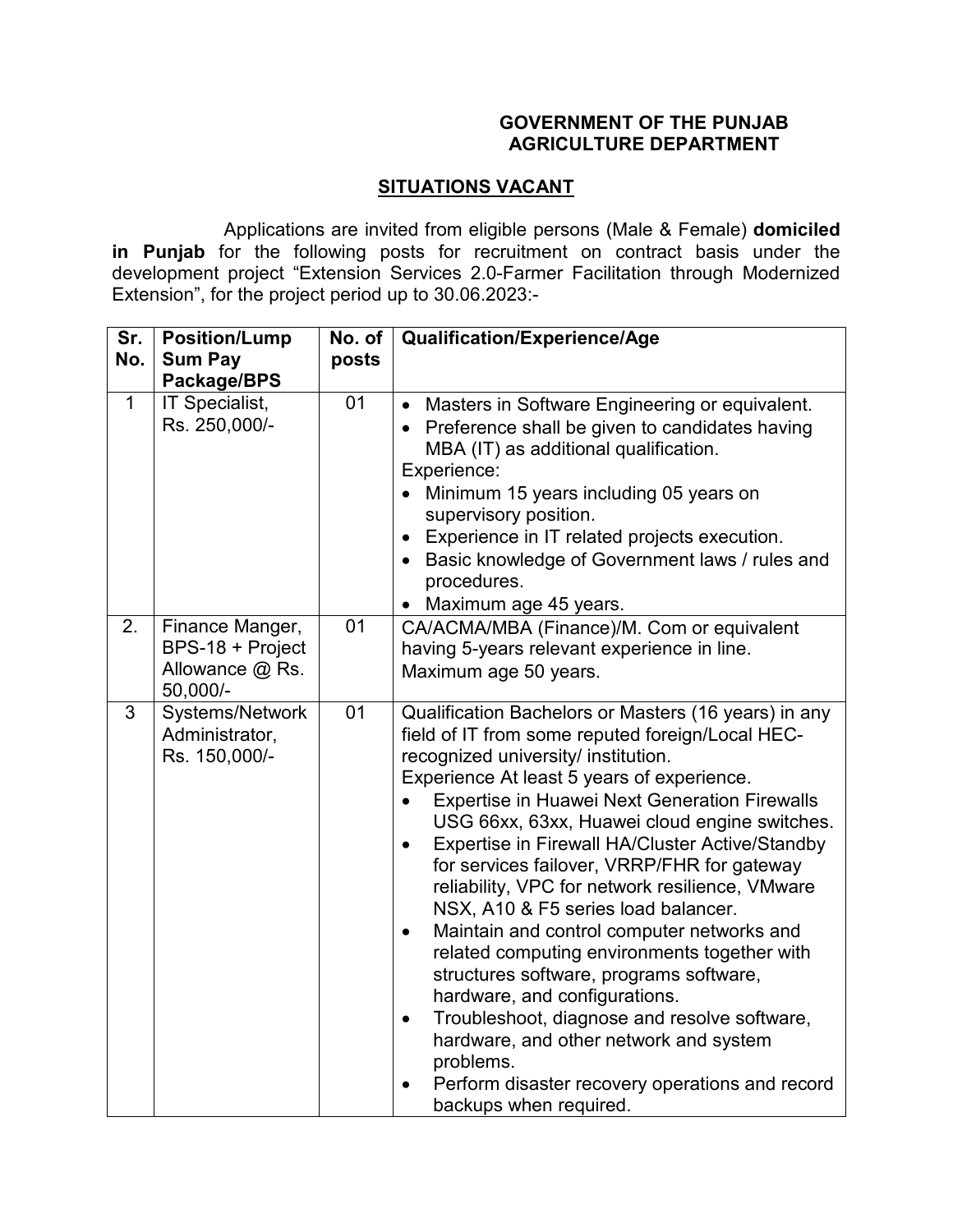|   |                                                             |    | Monitor the overall network performance<br>$\bullet$                                                                                                                                                                                                                                                                                                                                                                                                                                                                                                                                                                                                                                                                                                                                                                                                                                                                                                    |
|---|-------------------------------------------------------------|----|---------------------------------------------------------------------------------------------------------------------------------------------------------------------------------------------------------------------------------------------------------------------------------------------------------------------------------------------------------------------------------------------------------------------------------------------------------------------------------------------------------------------------------------------------------------------------------------------------------------------------------------------------------------------------------------------------------------------------------------------------------------------------------------------------------------------------------------------------------------------------------------------------------------------------------------------------------|
|   |                                                             |    | Carry out the configuration of routing and                                                                                                                                                                                                                                                                                                                                                                                                                                                                                                                                                                                                                                                                                                                                                                                                                                                                                                              |
|   |                                                             |    | switching equipment.                                                                                                                                                                                                                                                                                                                                                                                                                                                                                                                                                                                                                                                                                                                                                                                                                                                                                                                                    |
|   |                                                             |    | Maximum age 35 years.                                                                                                                                                                                                                                                                                                                                                                                                                                                                                                                                                                                                                                                                                                                                                                                                                                                                                                                                   |
| 4 | Database<br>Administrator,<br>Rs. 150,000/-                 | 01 | Qualification: Bachelors or Masters (16 years) in any<br>field of IT from some reputed foreign/Local HEC-<br>recognized university/ institution.<br>Experience Minimum 5-year experience in a similar<br>role especially in SQL Server<br>In depth knowledge of the current leading<br>databases, development tools, middleware tools,<br>hardware platforms and operating systems like<br>SQL profiler, SRSS/SSIS,<br>Implementation and management experience in<br>$\bullet$<br>SQL server High Availability and Disaster<br>recovery solution; including clustering, availability<br>groups and replication<br>Good understanding of SQL server performance<br>$\bullet$<br>tuning and troubleshooting using DMV's,<br>extended events profiling, wait, statistic etc.<br>Hands on experienced with installation,<br>$\bullet$<br>restoration and migration of data/databases and<br>ensure database integrity and security.<br>Maximum age 35 year |
| 5 | <b>Web Portal</b>                                           | 01 | <b>Qualifications:</b>                                                                                                                                                                                                                                                                                                                                                                                                                                                                                                                                                                                                                                                                                                                                                                                                                                                                                                                                  |
|   | Developer,<br>Rs. 150,000/-                                 |    | University degree in relevant subject e.g., Computer<br>Science or Information Technology Experience at<br>least 4 years of experience in:<br>Programming, Web development, Net<br>technologies, ASP.net, SQL Server, CMS, web<br>APIs and SDK etc.<br>Develop application front and backend using<br>extreme programming techniques and familiar<br>with spatial data consumption<br>Experience with editing, translating and content<br>$\bullet$<br>creation<br>Knowledge of and familiarity with products such<br>$\bullet$<br>as Microsoft office suite, In-page etc.<br>Maximum age 35 years.                                                                                                                                                                                                                                                                                                                                                     |
| 6 | <b>Mobile</b><br>Application<br>Developer,<br>Rs. 150,000/- | 01 | Bachelor/Master degree in Computer Science<br>$\bullet$<br>Minimum 4-year of development experience<br>$\bullet$<br>Hands on following tools<br>$\bullet$<br>C# ASP.NET<br>Orchard<br><b>SQL Server</b>                                                                                                                                                                                                                                                                                                                                                                                                                                                                                                                                                                                                                                                                                                                                                 |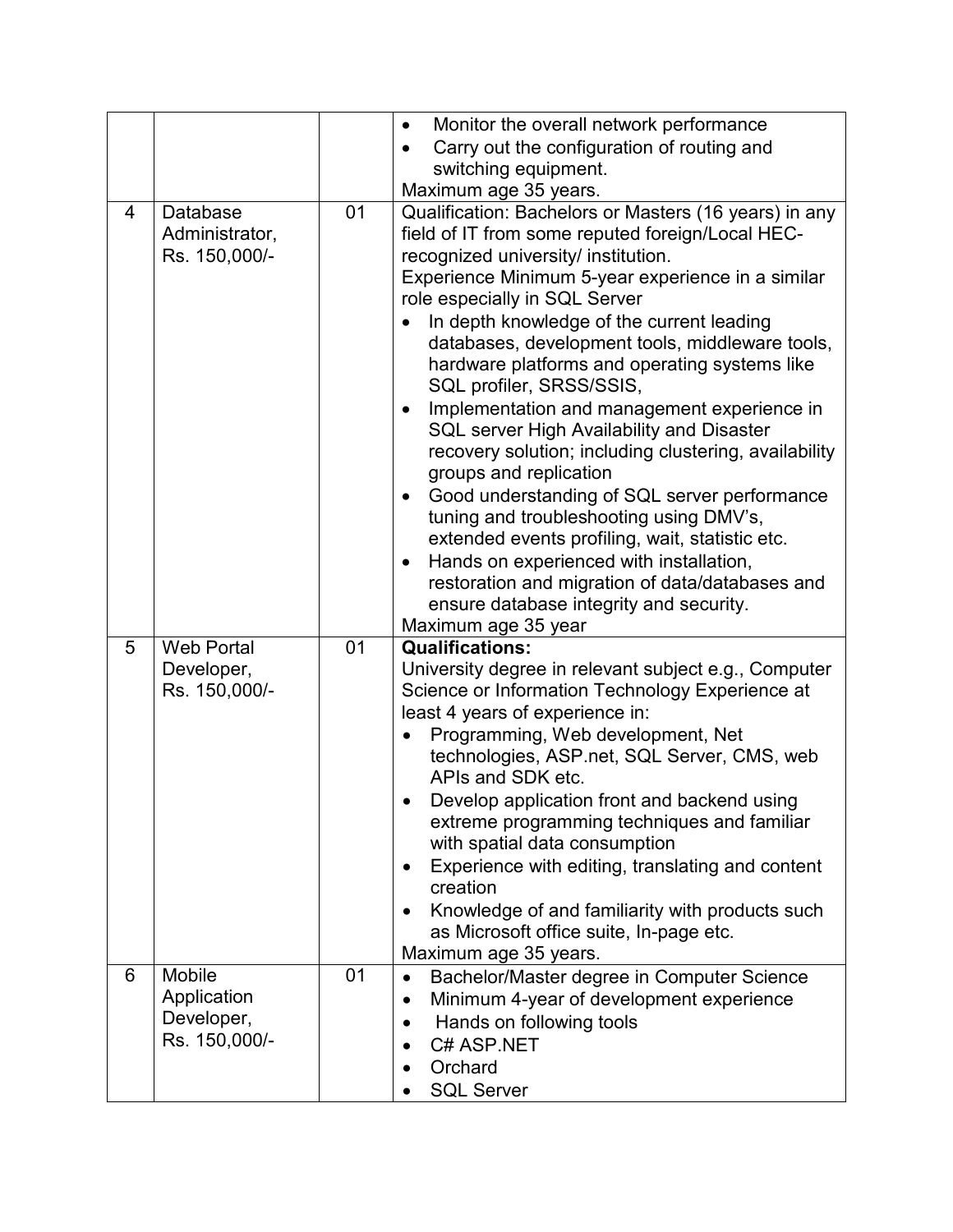|                |                          |    | Visual studio 2015<br>$\bullet$                                             |
|----------------|--------------------------|----|-----------------------------------------------------------------------------|
|                |                          |    | <b>Windows Services</b><br>$\bullet$                                        |
|                |                          |    | Android skills development<br>$\bullet$                                     |
|                |                          |    | <b>Experience with Android SDK</b><br>$\bullet$                             |
|                |                          |    | Experience working with remote data via REST<br>$\bullet$                   |
|                |                          |    | and JSON                                                                    |
|                |                          |    | Experience with third-party libraries and APIs<br>$\bullet$                 |
|                |                          |    | Working knowledge of the general mobile<br>$\bullet$                        |
|                |                          |    | landscape, architectures, trends, and emerging                              |
|                |                          |    | technologies                                                                |
|                |                          |    | Solid understanding of the full mobile<br>$\bullet$                         |
|                |                          |    | development life cycle.                                                     |
|                |                          |    | Maximum age 35 years.                                                       |
| $\overline{7}$ | Data Analyst,            | 01 | Master degree/BS (Hons) 16-Years in                                         |
|                | Rs. 150,000/-            |    | Mathematics/Computer Science/Statistics from                                |
|                |                          |    | Foreign or local HEC recognized University.                                 |
|                |                          |    | • 5-year experience of data analytics                                       |
|                |                          |    | Experience in data models and reporting                                     |
|                |                          |    | packages.                                                                   |
|                |                          |    | • Skills in SPSS, SQL, Advance MS Excel, MS                                 |
|                |                          |    | Power BI, R or Python-Statistical Programming.                              |
|                |                          |    | Data Visualization, Machine Learning.<br>$\bullet$                          |
|                |                          |    | • Ability to analyze large datasets.                                        |
|                |                          |    | Ability to write comprehensive reports.<br>$\bullet$                        |
|                |                          |    | • Strong verbal and written communication skills.                           |
|                |                          |    | An analytical mind, Critical Thinking and                                   |
|                |                          |    | inclination for problem-solving                                             |
|                |                          |    | Maximum age 35 years.                                                       |
| 8              | <b>IT Helpdesk</b>       | 01 | • Bachelors or Masters (16 years) in any field of IT,                       |
|                | Officer,                 |    | from a reputed foreign/Local HEC-recognized                                 |
|                | Rs. 40,000/-             |    | university/institution.                                                     |
|                |                          |    | Hands on responding queries of customers,<br>$\bullet$                      |
|                |                          |    | trouble shooting and software installation                                  |
|                |                          |    | management etc., remotely                                                   |
|                |                          |    | Maximum age 30 years.                                                       |
| 9              | NOC Operator,            | 08 | Bachelors or Masters (16 years) in any field of IT,                         |
|                | Rs. 45,000/-             |    | from a reputed foreign/Local HEC-recognized                                 |
|                |                          |    | university/ institution.                                                    |
|                |                          |    | Experience: - Minimum 2 years relevant experience.<br>Maximum age 32 years. |
| 10             | Agricultural             | 12 | B. Sc (Hons) Agriculture with at least two-years                            |
|                | Officer for              |    | experience of field activities                                              |
|                | Responding to            |    | Strong communication skills in Urdu and                                     |
|                | <b>Technical queries</b> |    | Punjabi/Saraiki                                                             |
|                | in Zarai                 |    | Excellent customer service skills and attitude.                             |
|                |                          |    |                                                                             |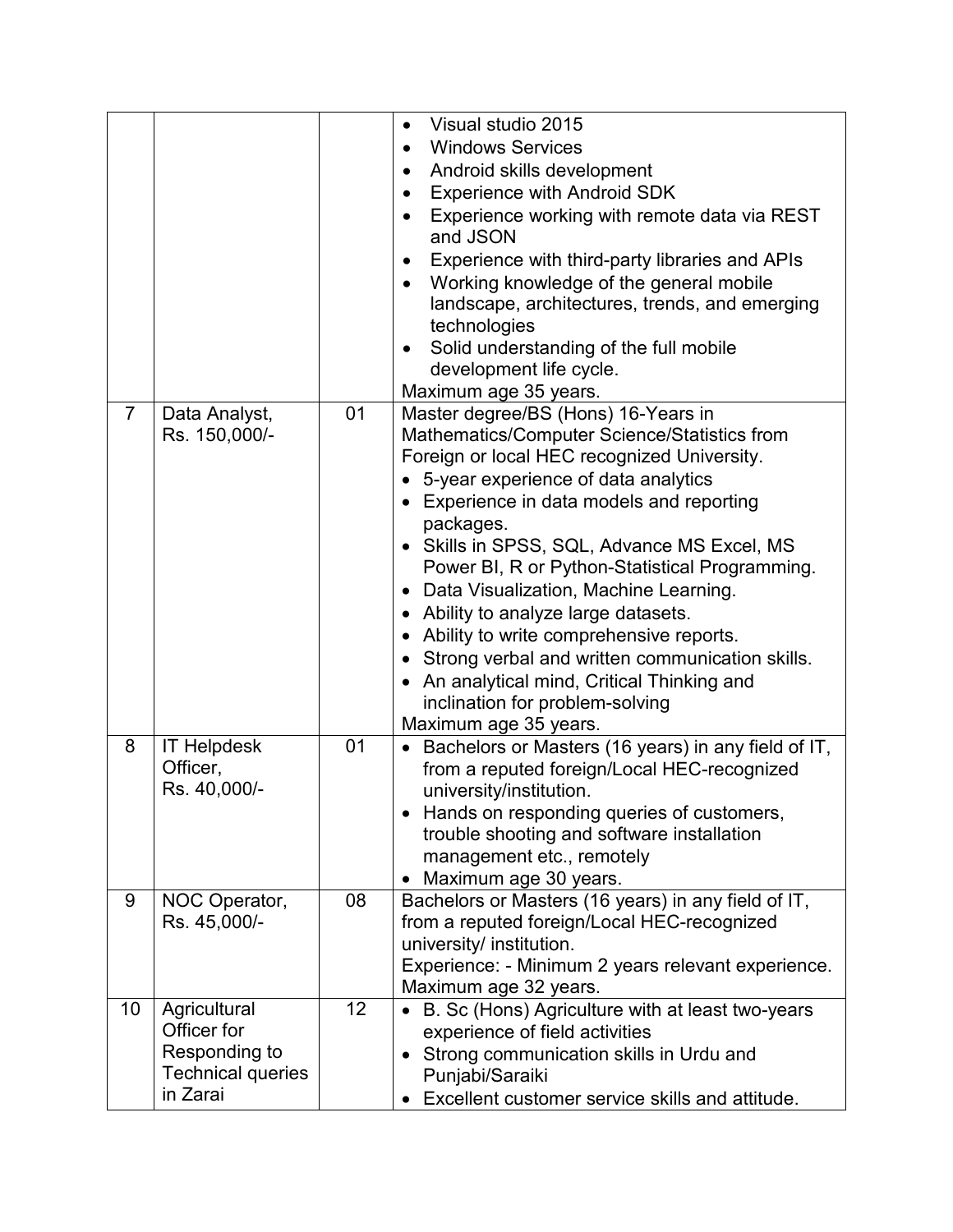|                 | Mushawarti<br>Center, (BPS-17)               |    | • Fully conversant with use of computers, IP<br>telephony and web portals.<br>• Maximum age 35 years.                                                                                                                                                                                 |
|-----------------|----------------------------------------------|----|---------------------------------------------------------------------------------------------------------------------------------------------------------------------------------------------------------------------------------------------------------------------------------------|
| 11              | Agricultural<br>Officer,<br><b>BPS-17</b>    | 02 | M. Sc (Hons) Agri. Soil Science or B. Sc (Hons)<br>Agri. Soil Science with at least two-year experience<br>in related field.<br>Maximum age 35years.                                                                                                                                  |
| 12 <sup>°</sup> | Research<br>Associate (GIS),<br>Rs. 50,000/- | 01 | M.Sc./BS/MS (GIS, Geo-informatics, Space<br>Science) Minimum 16 Years from HEC recognized<br>University. Preference shall be given to those who<br>have hands on ARC-GIS, ERDAS Imagine software<br>& spatial data handling<br>Experience: Minimum 02 years.<br>Maximum age 32 years. |
| 13 <sup>°</sup> | Digitizer,<br>Rs. 40,000/-                   | 19 | M.Sc./BS/MS (GIS, Geo-informatics, Space<br>Science) Minimum 16 Years from HEC recognized<br>University. Preference shall be given to those who<br>have hands on ARC-GIS, ERDAS Imagine software<br>& spatial data handling<br>Maximum age 30 years.                                  |

## **NOTE:**

- 1. Relaxation in upper age limit is not admissible.
- 2. The contract appointments are temporary in nature, non-transferable, job/post– specific, non-pensionable & conferring no right for regularization. The contract appointment **will be initially for one year**, which can be extended up to project period with the approval of Competent Authority.
- 3. In case project period is reduced/enhanced, contract appointment order can be amended accordingly with the approval of the Competent Authority.
- 4. Retired persons are not eligible. The persons who are already Government service including contract employee should apply through proper channel. In case of selection, a confirmed civil servant shall retain his lien against his original substantive post.
- 5. The recruitments will be made strictly on merit on all Punjab basis in accordance with the rules, selection criteria and other provisions of Recruitment Policy and Contract Appointment Policy, 2004.
- 6. The applications on prescribed form (which can be downloaded from www.agripunjab.gov.pk) addressed to the **Secretary Agriculture, Government of the Punjab, Civil Secretariat, 2-Bank Road (Old P&D Building), Lahore** clearly indicating the post applied for along with curriculum vitae (CV), three passport-size recent photographs and attested copies of all the relevant documents, CNIC/certificates/ degrees, which include detailed marks certificates including CGPA, Hafiz-e-Quran Certificate, position in Board/University, issued